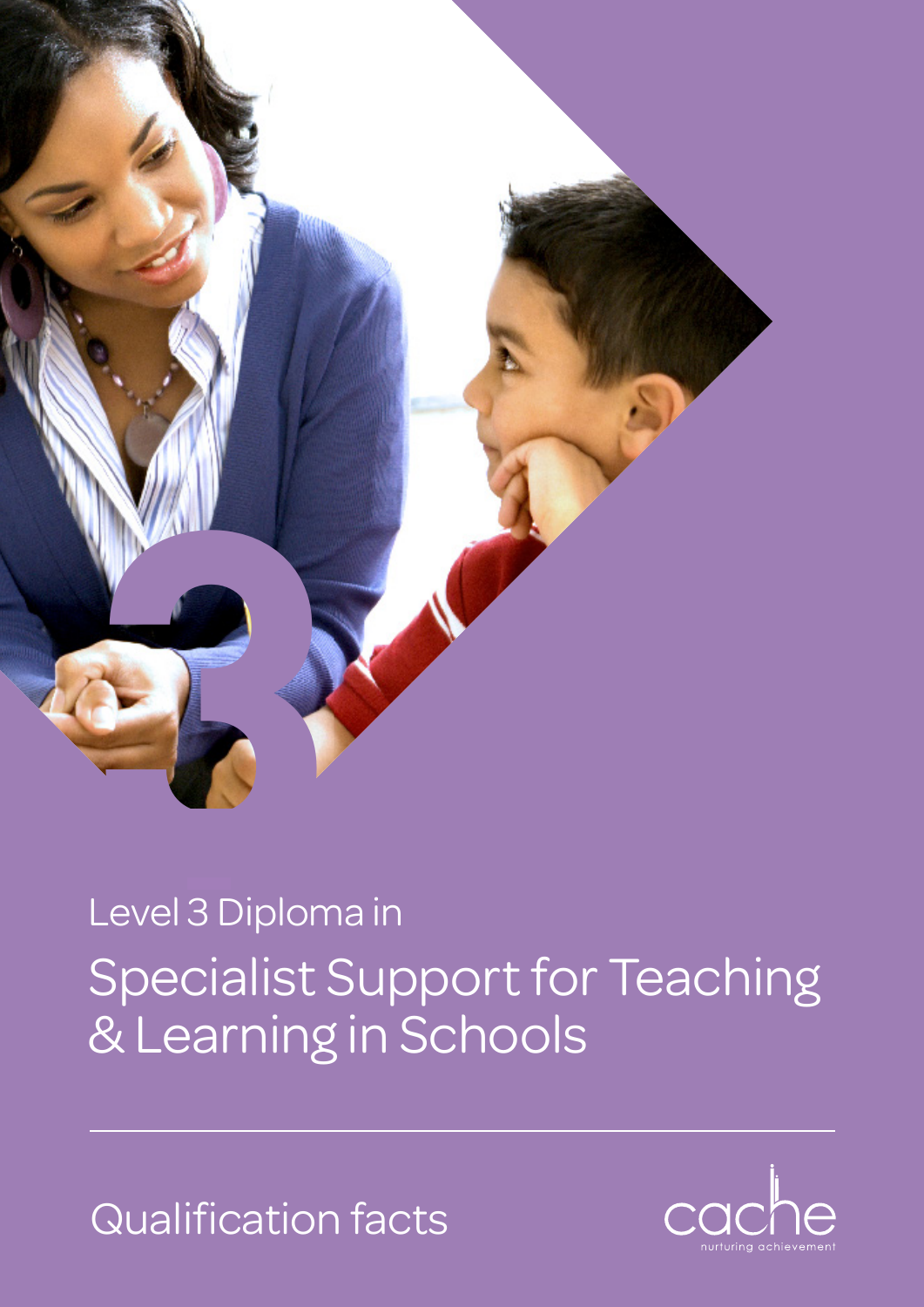QRN: 501/0476/7 NCFE CACHE Level 3 Diploma in Specialist Support for Teaching & Learning in **Schools** 

# About this alificat

This qualification will provide learners with a secure understanding of the knowledge and skills needed when working directly with children or young people in school environments.

It allows learners to achieve at both above and below the level of qualification as Level 4 and Level 2 units have been included and is made up of mandatory and optional units which are based on knowledge and skills.

It is suitable for teaching assistants, learning support assistants, parent support advisors, learning mentors or those in similar roles at Level 3.

# Entry requirements

There are no formal entry requirements for this qualification but learners will need to be at least 16 years of age.

# Experience in the workplace

Learners will need to be working, volunteering or on practical placement as they will need to show competence in both knowledge and skills.

# Qualification structure

#### Qualification

To gain the qualification learners will need to achieve 44 credits with 40 of these credits being achieved at level 3 or above.

A total of 32 credits will come from the mandatory units and then learners will need to obtain a minimum of 12 credits from the optional units.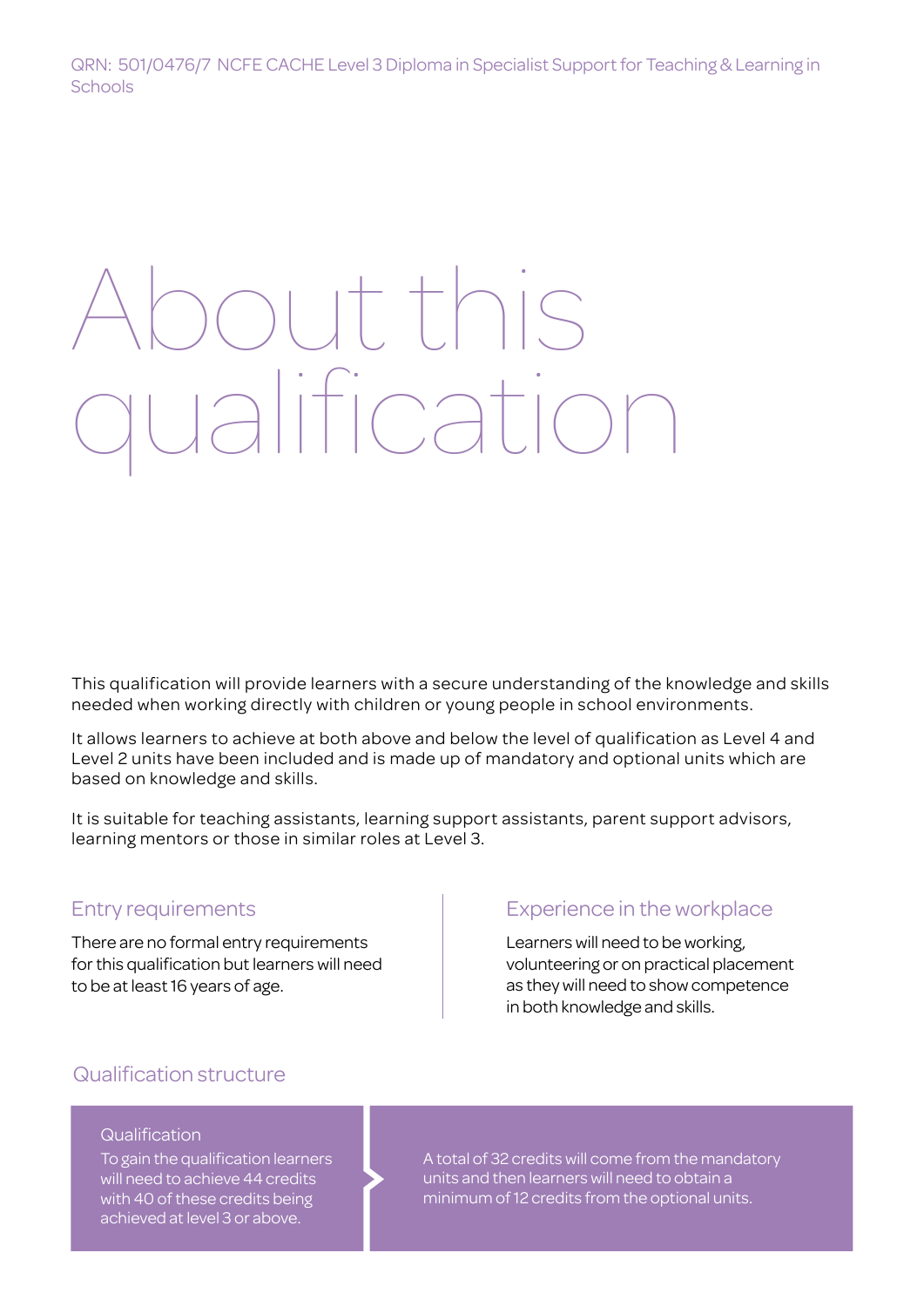| Unit ref no. | Title                                                                                              | Unit type                   | Level | Credit         |
|--------------|----------------------------------------------------------------------------------------------------|-----------------------------|-------|----------------|
| L/601/1693   | Understand child and young person development                                                      | Knowledge                   | 3     | $\overline{4}$ |
| Y/601/1695   | Understand how to safeguard the wellbeing of<br>children and young people                          | Knowledge                   | 3     | 3              |
| F/601/3327   | Communication and professional relationships<br>with children and young people                     | Knowledge                   | 3     | 2              |
| A/601/3326   | Schools as organisations                                                                           | Knowledge                   | 3     | 3              |
| F/601/4073   | Support learning activities                                                                        | Skills                      | 3     | 4              |
| A/601/4069   | Promote children and young people's<br>positive behaviour                                          | Knowledge/<br>Skills        | 3     | 3              |
| H/601/4065   | Develop professional relationships with<br>children, young people and adults                       | <b>Skills</b>               | 3     | 2              |
| M/601/4070   | Promote equality, diversity and inclusion in work<br>with children and young people                | Knowledge/<br>Skills        | 3     | 2              |
| A/601/4072   | Support assessment for learning                                                                    | Knowledge/<br><b>Skills</b> | 3     | 4              |
| A/601/1429   | Engage in personal development in health,<br>social care or children's and young people's settings | Knowledge/<br><b>Skills</b> | 3     | 3              |
| D/601/1696   | Support children and young people's health<br>and safety                                           | Knowledge/<br><b>Skills</b> | 3     | $\overline{c}$ |

# Optional units group A

| Unit ref no. | Title                                                                    | Unit type                   | Level | Credit |
|--------------|--------------------------------------------------------------------------|-----------------------------|-------|--------|
| D/601/7711   | Plan and deliver learning activities under the<br>direction of a teacher | <b>Skills</b>               | 3     | 4      |
| M/601/7714   | Support literacy development                                             | Knowledge/<br><b>Skills</b> | 3     | 3      |
| A/601/7716   | Support numeracy development                                             | Knowledge/<br><b>Skills</b> | 3     | 3      |
| J/601/7718   | Support teaching and learning in a curriculum area                       | <b>Skills</b>               | 3     | 3      |
| F/601/7720   | Support delivery of the 14 - 19 curriculum                               | Knowledge/<br><b>Skills</b> | 3     | 3      |
| T/600/9789   | Support children's speech, language<br>and communication                 | Knowledge/<br><b>Skills</b> | 3     | 4      |
| L/601/7722   | Provide literacy and numeracy support                                    | <b>Skills</b>               | 3     | 3      |
| R/601/7723   | Support gifted and talented learners                                     | Knowledge/<br><b>Skills</b> | 3     | 4      |
| T/601/4071   | Supervise whole class learning activities                                | <b>Skills</b>               | 3     | 3      |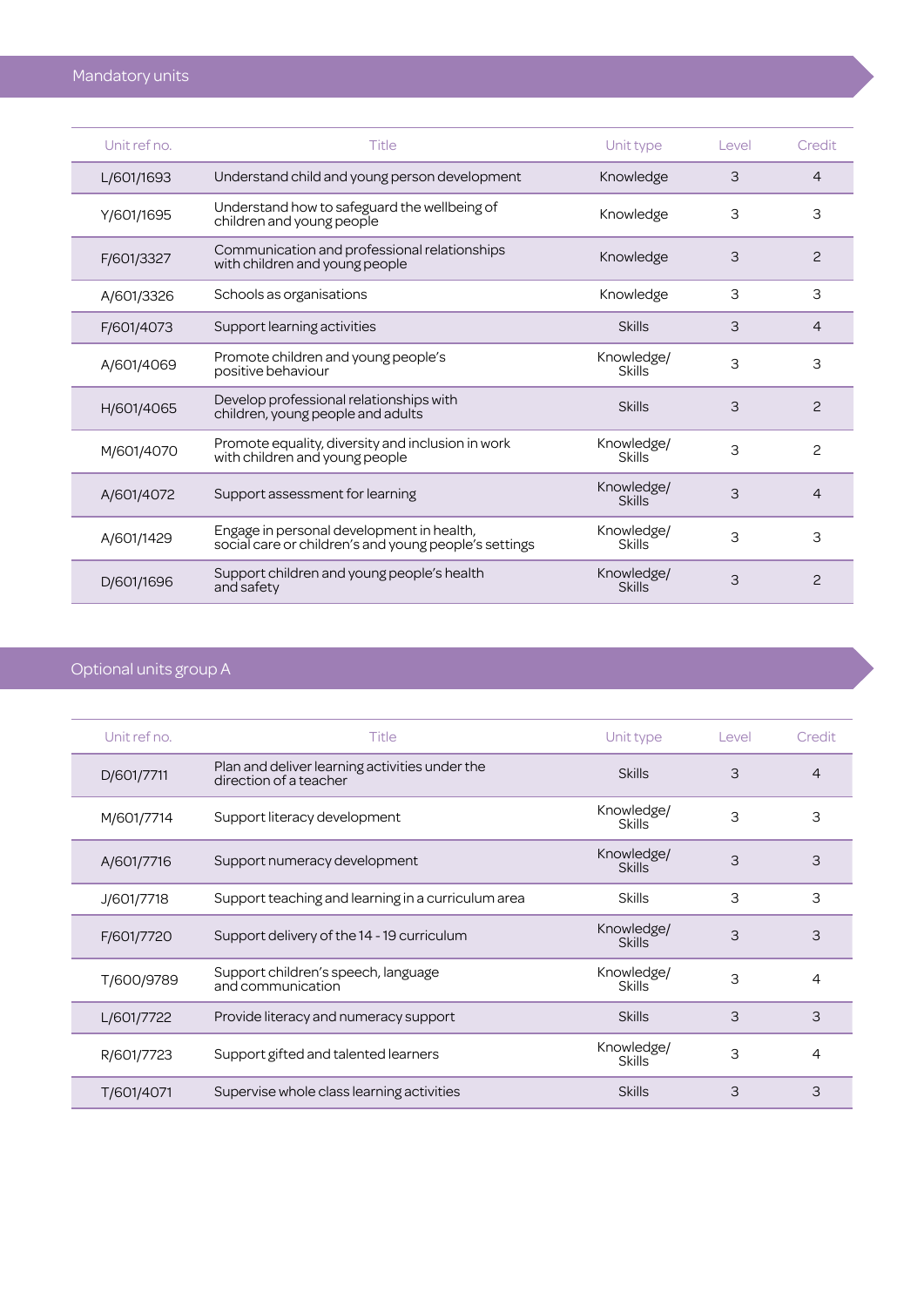| Unit ref no. | <b>Fitle</b>                                        | Unit type     | evel | Credit |
|--------------|-----------------------------------------------------|---------------|------|--------|
| Y/601/7724   | *Support bilingual learners                         | <b>Skills</b> |      |        |
| D/601/7725   | Provide bilingual support for teaching and learning | <b>Skills</b> |      |        |

# Optional units group C the first unit\* in this group must be taken with any other units that are chosen within this group

| Unit ref no. | Title                                                                                       | Unit type                   | Level | Credit |
|--------------|---------------------------------------------------------------------------------------------|-----------------------------|-------|--------|
| H/601/7726   | *Support disabled children and young people<br>and those with special educational needs     | Knowledge/<br><b>Skills</b> | 3     | 5      |
| Y/601/7707   | Support children and young people with behaviour,<br>emotional and social development needs | Knowledge/<br><b>Skills</b> | 3     | 4      |
| M/601/8121   | Support learners with cognition and learning needs                                          | Knowledge/<br><b>Skills</b> | З     | 4      |
| K/601/8134   | Support learners with communication and<br>interaction needs                                | Knowledge/<br><b>Skills</b> | 3     |        |
| M/601/8135   | Support learners with sensory and/or physical needs                                         | Knowledge/<br><b>Skills</b> | З     | 4      |
| F/601/8060   | Support individuals to meet personal care needs                                             | <b>Skills</b>               | 2     |        |

# Optional units group D

| Unit ref no. | Title                                                                                     | Unit type                   | Level | Credit         |
|--------------|-------------------------------------------------------------------------------------------|-----------------------------|-------|----------------|
| D/601/8325   | Support children and young people during<br>transitions in their lives                    | Knowledge/<br><b>Skills</b> | 3     | 4              |
| L/601/1337   | Develop interviewing skills for work with children<br>and young people                    | Knowledge/<br><b>Skills</b> | 3     | 3              |
| T/601/1381   | Facilitate the learning and development of<br>children and young people through mentoring | Knowledge/<br><b>Skills</b> | 3     | $\overline{4}$ |
| M/601/1377   | Improving the attendance of children and young<br>people in statutory education           | Knowledge/<br><b>Skills</b> | 3     | 5              |
| F/600/9780   | Promote the well being and resilience of children<br>and young people                     | Knowledge/<br><b>Skills</b> | 3     | $\overline{4}$ |
| A/601/1334   | Provide information and advice to children and<br>young people                            | Knowledge/<br><b>Skills</b> | 3     | 3              |
| D/600/9785   | Support children and young people to achieve<br>their educational potential               | Knowledge/<br><b>Skills</b> | 3     | 4              |
| M/600/9788   | Support children and young people to make<br>positive changes in their lives              | Knowledge/<br><b>Skills</b> | 3     | 4              |
| F/502/5242   | Support young people in relation to sexual health<br>and risk of pregnancy                | Knowledge                   | 3     | 2              |
| M/601/1329   | Support young people to develop, implement<br>and review a plan of action                 | Knowledge/<br>Skills        | 3     | 3              |
| R/502/5231   | Support young people who are socially excluded<br>or excluded from school                 | Knowledge                   | 3     | 2              |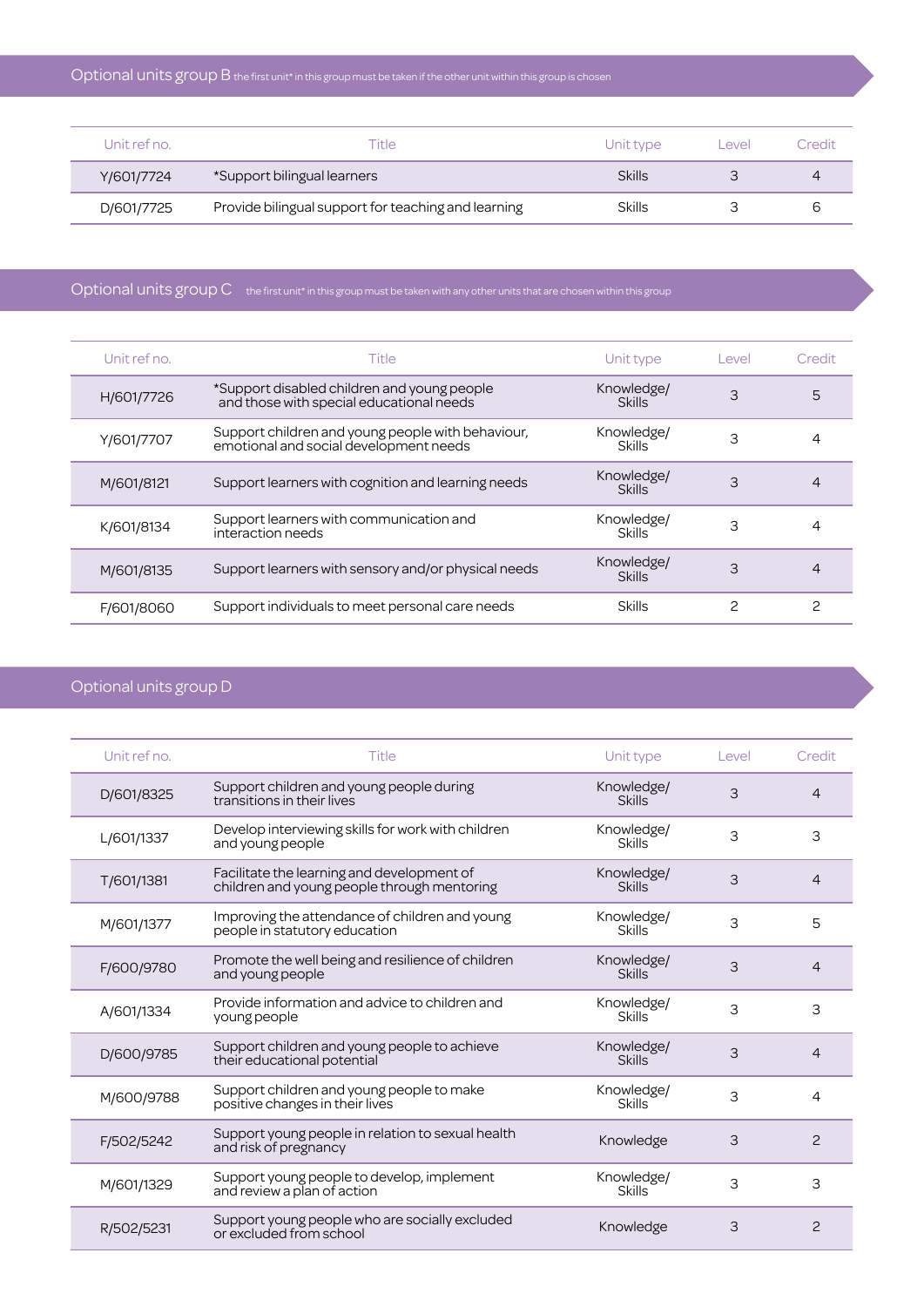| Unit ref no. | Title                                                                                                       | Unit type                   | Level         | Credit        |
|--------------|-------------------------------------------------------------------------------------------------------------|-----------------------------|---------------|---------------|
| A/601/9420   | Assist in the administration of medication                                                                  | Knowledge/<br><b>Skills</b> | $\mathcal{P}$ | 4             |
| Y/601/7416   | Invigilate tests and examinations                                                                           | Knowledge/<br><b>Skills</b> | 3             | 3             |
| A/601/8333   | Lead an extra-curricular activity                                                                           | Knowledge/<br><b>Skills</b> | 3             | 3             |
| Y/601/8338   | Maintain learner records                                                                                    | Knowledge/<br><b>Skills</b> | 3             | 3             |
| D/601/8342   | Monitor and maintain curriculum resources                                                                   | Knowledge/<br><b>Skills</b> | 3             | 3             |
| H/601/8357   | Organise travel for children and young people                                                               | Knowledge/<br><b>Skills</b> | 3             | $\mathcal{P}$ |
| H/601/8360   | Supervise children and young people on journeys,<br>visits and activities outside of the setting            | Knowledge/<br><b>Skills</b> | 3             | 3             |
| A/602/1846   | Work in partnership with parents to engage them with<br>their children's learning and development in school | Knowledge/<br>Skills        | 3             | 6             |

# Optional units group F

| Unit ref no. | Title                                                                 | Unit type                   | Level | Credit |
|--------------|-----------------------------------------------------------------------|-----------------------------|-------|--------|
| R/601/8368   | Work with other practitioners to support children<br>and young people | Knowledge/<br><b>Skills</b> | 3     | 3      |
| Y/600/9669   | Plan, allocate and monitor work of a team                             | <b>Skills</b>               | З     | 5      |
| T/600/9601   | Provide leadership and direction for own area<br>of responsibility    | <b>Skills</b>               | 4     | 5      |
| M/600/9600   | Set objectives and provide support for team members                   | <b>Skills</b>               | З     | 5      |
| M/600/9676   | Support learning and development within own area<br>of responsibility | Knowledge/<br><b>Skills</b> | 4     | 5      |
| A/501/5163   | Team working                                                          | Skills                      | З     | З      |

Total Guided Learning: 232 (hours) Total Qualification Time: 440 (hours)

# Barred unit combinations

The following units **cannot** be taken together:

• Provide leadership and direction for own area of responsibility' **with** 'Set objectives and provide support for team members'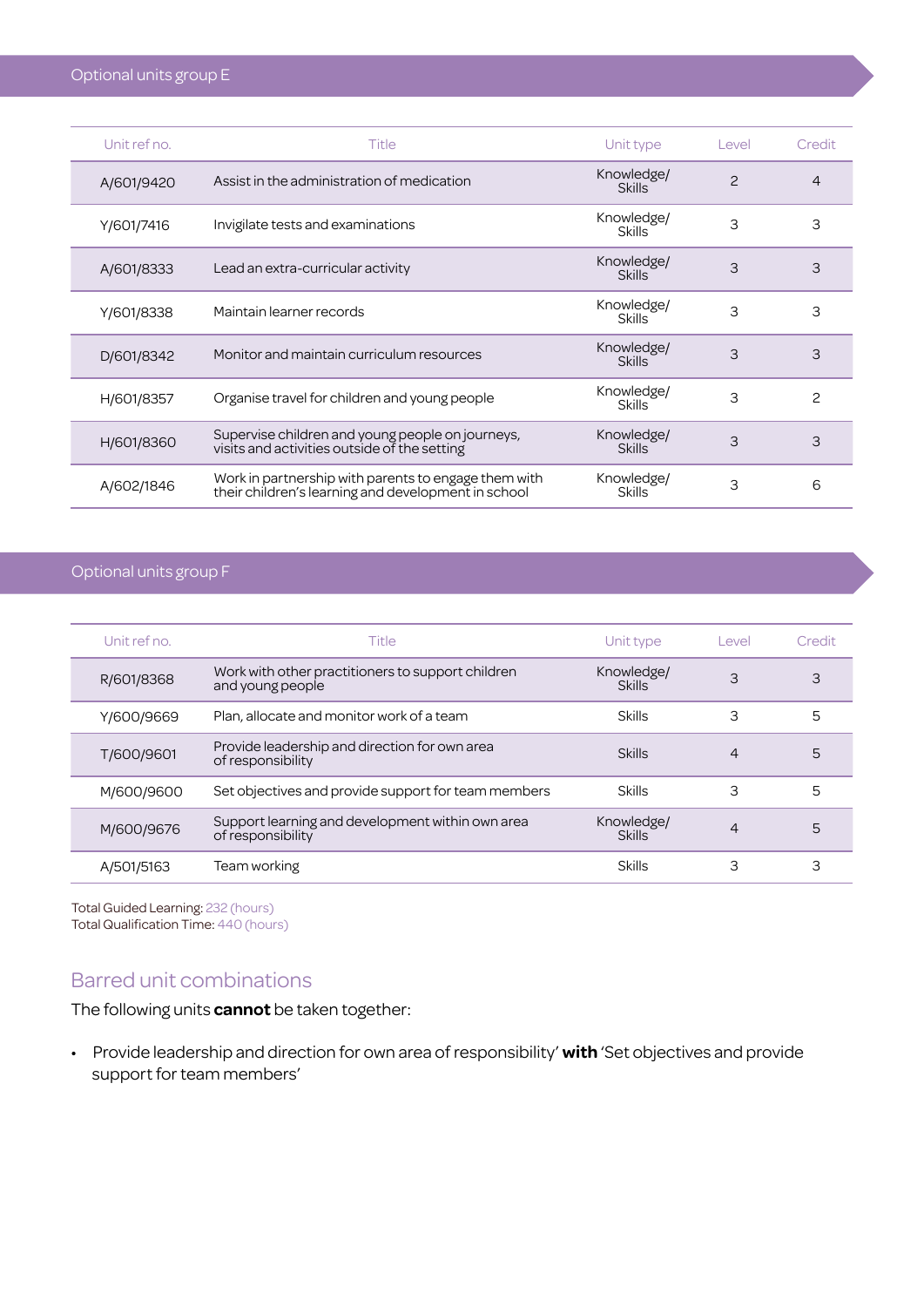## Assessment

All units are internally assessed. Assessment enables the learner's workplace practice to provide evidence for individual units as well as the whole qualification. Methods of assessment could include:

- inference of knowledge from direct observation of practice
- witness evidence when directed by the sector skills assessment strategy
- professional discussion
- reflection on own practice in real work situations
- written assignments
- learner's own plans and written records
- task set by us.

The qualification will be pass or refer and all the assessment criteria of the chosen units must be achieved in order to obtain a pass.

# For more information

Full details of this qualification can be found on our website www.cache.org.uk or our secure Centre website cachezone.

CACHE was established in 1945 by the Ministry of Health under the name of the National Nursery Examination Board (NNEB). The board set the syllabus for the first national examination which took place in 1947. In 1994 the NNEB merged with the Council for Early Years Awards to form CACHE. In 2001 we incorporated the National Association for Maternal and Child Welfare and in 2015 we became part of NCFE. Over the years we have continually invested in high quality qualifications. Written and developed by experts, they have helped millions of learners across the world to raise professional standards, earning us a reputation for excellence and leadership across the sector. Our continued dedication to those who care for children, young people and adults means that our qualifications will continue to meet the needs of a modern workforce.